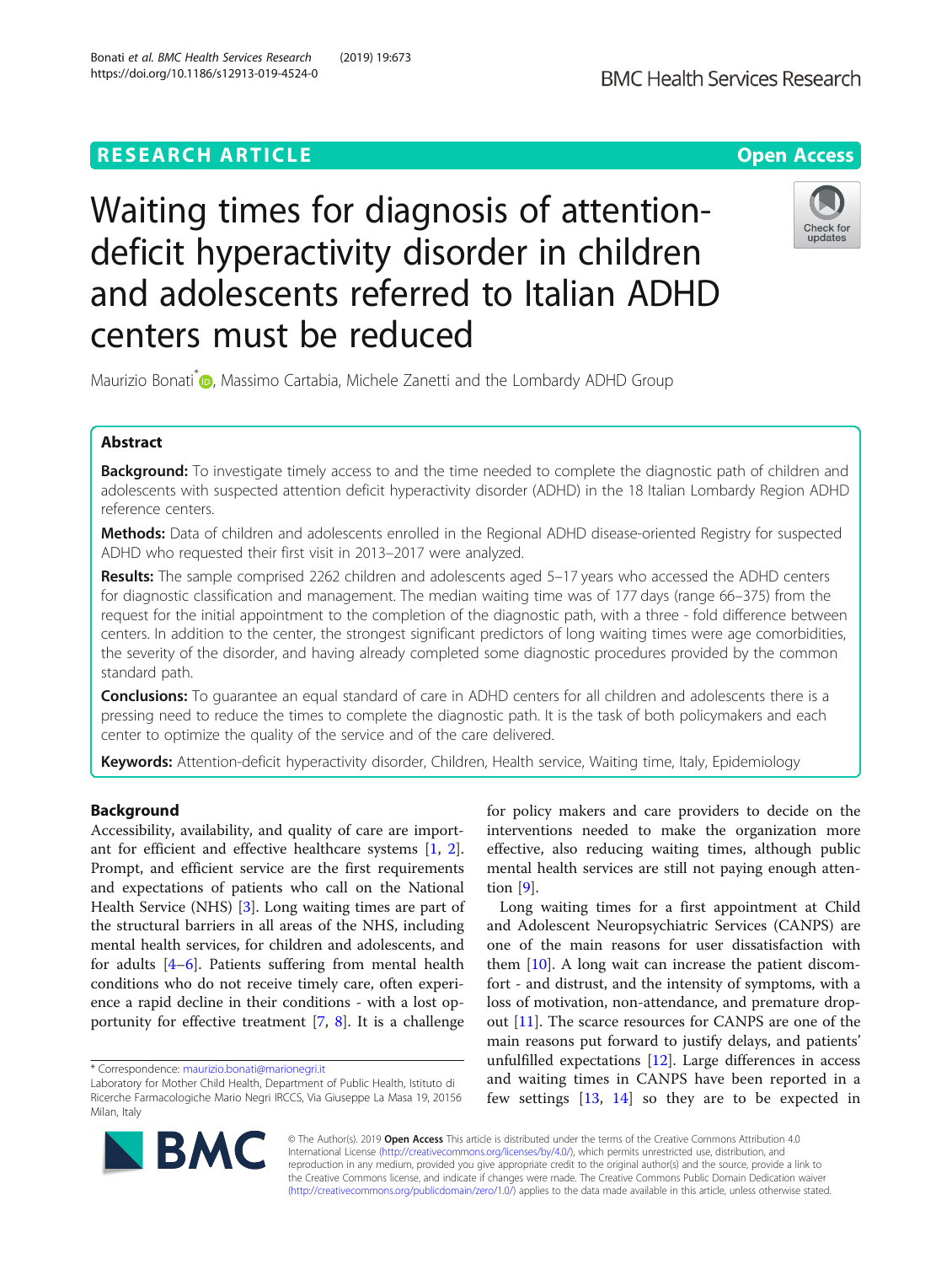centers for attention-deficit hyperactivity disorder (ADHD) too.

ADHD is one of the complex neurodevelopmental disorders causing developmentally inappropriate and impairing patterns of inattention, hyperactivity, and impulsivity [[15](#page-8-0)] that can have a dramatic impact on home and family life [\[16\]](#page-8-0). The reported range of prevalence is very wide (from 0.2 to 34.5%) with a worldwide estimate of 5.3% [[17](#page-8-0)]. In Italy, when diagnostic care definition based on clinical evaluation is used as a definition, the estimated prevalence was 1.4% (from 1.1 to 3.1%) among the children aged 5 to 17 years [[18](#page-8-0)]. Thus a considerable number of children and adolescents with suspected ADHD access CANPS for diagnosis.

In the Lombardy Region, where about 15% of the Italian pediatric population live, there is a network of 18 Regional ADHD reference centers, accredited by Regional health authorities as specialized ADHD hubs (Tier 3) of the CANPS network. A Regional ADHD Registry serves as a disease-oriented registry collecting information on all patients who access ADHD centers for diagnosis of suspected ADHD [\[19\]](#page-8-0). The Registry is part of a wider project aimed at ensuring appropriate ADHD management for every child and adolescent once the disorder is suspected and reported, and includes commonly acknowledged diagnostic and therapeutic procedures as well as educational initiatives for health care workers (child psychiatrists and psychologists) of the Lombardy Region health care system who provide assistance to ADHD patients and their families. Initiatives focused on increasing knowledge of ADHD in parents, teachers, and family pediatricians were also part of the regional project.

The main aim of this study was to examine waiting times for ADHD assessment in the 18 Regional ADHD centers, their variables, and inter-center differences for children and adolescents enrolled in the Registry between January 2013 and December 2017 for suspected ADHD.

#### Methods

Data stored in ADHD Registry database were extracted and analyzed for the present study. Written informed consent was obtained for all patients before data collection. Data were anonymized prior to use for research. Formal ethical review board approval was not required for the present analysis. The study will be reported according to the published STROBE statement for prospective cohort studies (observational).

We used the methodology previously described and reporting details concerning: the local health setting [[19](#page-8-0)], the characteristics of the ADHD Registry activated in Lombardy in June [20](#page-8-0)11  $[20-22]$  $[20-22]$ , the systematic work made by the18 ADHD centers belonging to the Lombardy ADHD Group [[23](#page-8-0)], the rigorous diagnostic assessment

(according to national and international guidelines, and DSM-IV-TR) approved by all involved clinicians [\[24,](#page-8-0) [25](#page-8-0)], the evaluation of follow-up and the effect size of provided care [\[26\]](#page-8-0).

#### **Procedures**

At the end of 2018 we searched the ADHD Registry to identify children residents in the Lombardy Region who requested their first visit to one of the 18 ADHD regional centers between 1 January 2013 and 31 December 2017, and completed the diagnostic procedure. We used spatial analysis to describe the distribution and ADHD center access according to place of residence, using the five-digit ZIP code to determine the local health protection agency (ATS) and the closest ADHD center for each child and adolescent. We assessed how the ADHD center characteristics and the anamnestic and clinical characteristics of the sample population contributed to the time needed for diagnosis, starting from the first request to the ADHD center.

#### Statistical analyses

Geographic information system (GIS) software was used to generate maps (ArcGIS Desktop 10.3.1; Esri, Redlands, CA) that illustrate the geographic distribution of the homes of participants and the location of the ADHD center by centroid geospatial resource. The characteristics of the 18 ADHD centers were summarized using descriptive statistics.

Student's t, Wilcoxon, and Kruskal-Wallis tests, and analysis of variance (ANOVA) were used to determine differences in population characteristics and between groups of subjects. Spearman's rank correlation test was used to analyze the linear trend of wait times over the study period. Cross tabulations with chi-square, when appropriate, were done to explore the univariate associations.

A generalized linear model (GLM) analysis was also carried out to assess how the wait time affected completion as the diagnostic path ("estimated waiting time"). All tests were two-sided, and  $p < 0.05$  was considered statistically significant. All analyses were done using SAS/STAT database (version 9.4, SAS Institute, Inc., Cary, NC, USA).

#### Results

A total of 2464 children and adolescents' residents in Lombardy Region required for the first time a visit for suspected ADHD during the period considered, 2262 (92%) had completed the diagnostic procedure at the time of data extraction, and were included in this study. These children and adolescents had a median age of 9 years at their first visit (range  $= 5-17$  years; prevalence  $=$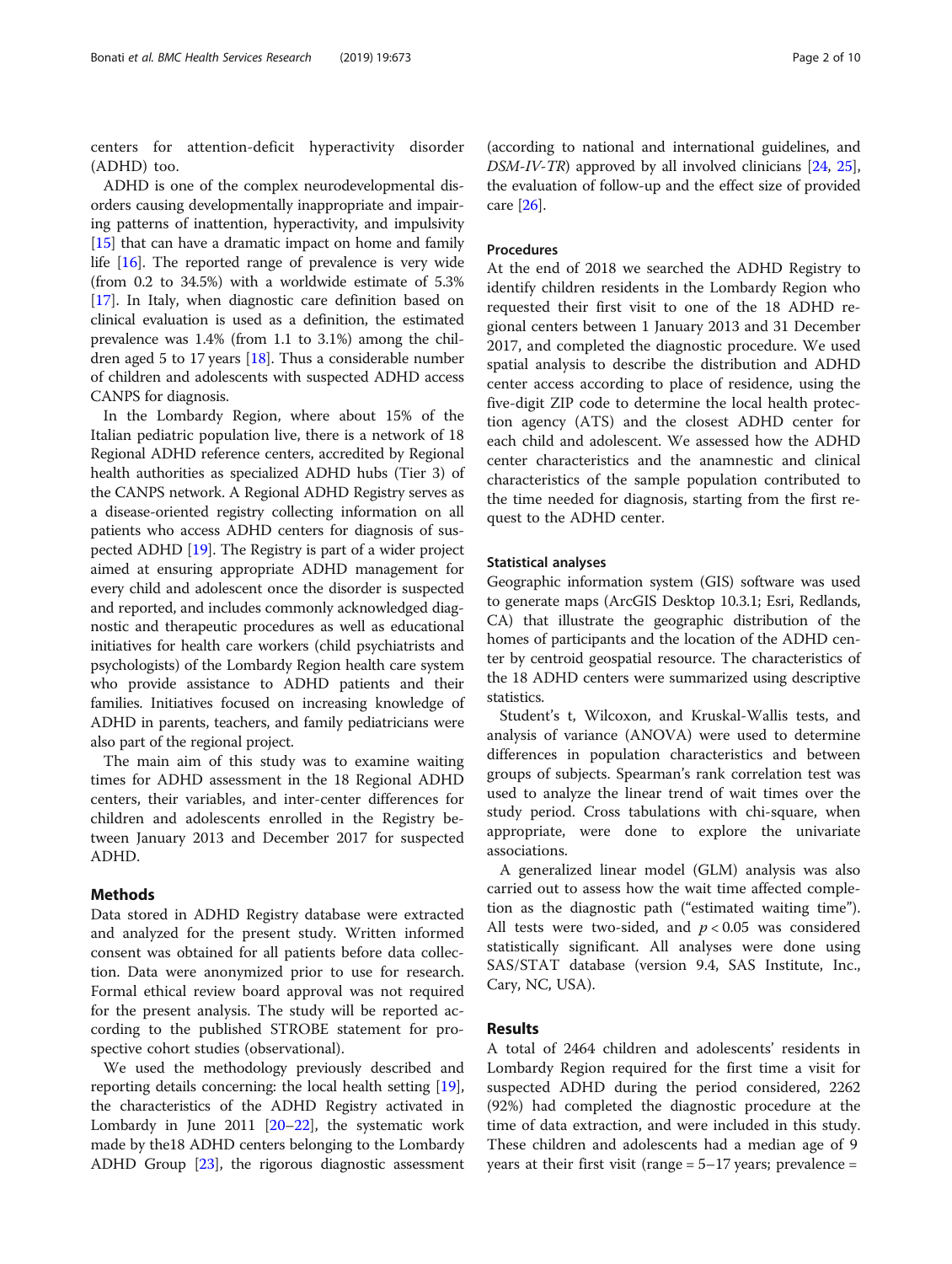1.65 for 1000 residents of the same range of age), 1292 (85%) were males and 222 (15%) were females.

The estimated rate of children requiring diagnosis varied across the 8 ATS with a range of 0.68–3.17 children for 1000 residents 5–17 years old. One thousand nine hundred seventy-nine children and adolescents (88%) attended an ADHD center within their ATS, 1726 (76%) the nearest their residence house, and 1656 (73%) attended the nearest ADHD center in their ATS of residence (Fig. 1). Of the 283 children and adolescents migrating across regional ATSs mean escape proportion was 5% (109/2262) ranging from 1 to 44% between ATSs, and a capture proportion of 7% (174/2262), between ATSs range 0–27%. The attraction index (capture/escape ratio) was highly positive  $(> 6.5)$  for two ATSs, and close 1 for one ATS, suggesting a varied capability of the Regional Health Service at ATS level answering residents' requests of accessing ADHD centers.

The characteristics of the 18 referral ADHD centers for the Lombardy Region are described in Table [1](#page-3-0). For all considered variables a wide variability between centers was found, not between years.

Children and adolescents accessed the 18 ADHD centers for a median of 112 (range 25–396) youths per center. The range of median waiting time for the first visit was 14–212 days (overall 82), and of 66–375 days (overall 177) for the time from the request to the diagnosis without statistically significant differences between investigated years. A three times difference (F = 55.49,  $p$  < 0.0001) was observed between centers for the mean waiting time for completing the diagnostic trial (min 95 days, CI 95% 78–111; max 372 days, CI 95% 322–421; Fig. [2\)](#page-4-0). No statistically significant relationship was observed between the waiting time from the request to the diagnosis, the amount of annual hours of work by clinical professional staff in each ADHD center, and the number of children and adolescents who accessed the center per year (Fig. [3\)](#page-5-0). However, five centers (B, E, F, H, N) were outliers the 25th or 75th percentiles of all three variables, in particular B and F with all values lower than the 25th percentiles.

Of the 2262 children and adolescents in the study 1954 (86%) were diagnosed with a psychiatric disorder, and 1553 (69%) met Diagnostic and Statistical Manual

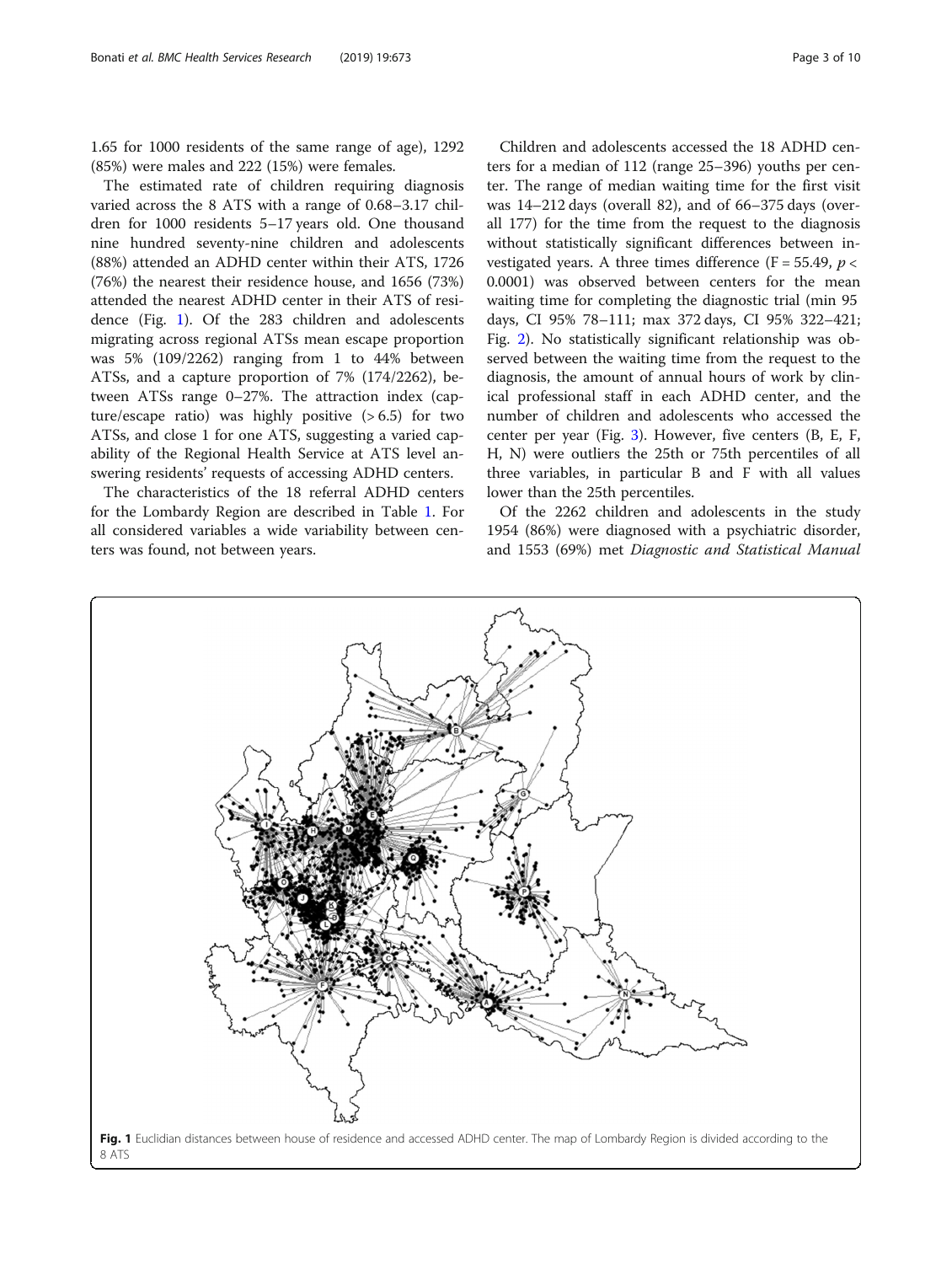<span id="page-3-0"></span>Table 1 Average characteristics of ADHD centers

| Characteristics                                                                                       | mean (SD); median |
|-------------------------------------------------------------------------------------------------------|-------------------|
| No. of children and adolescents who accessed the Center per year                                      | 179 (90); 177     |
| No. of children and adolescents who accessed the Center for the first time per year                   | 35 (25); 32       |
| No. of children and adolescents diagnosed with ADHD per year                                          | 24 (16); 20       |
| No. of clinical staff professionals                                                                   | 5(3); 5           |
| Hours/year of work                                                                                    | 1521 (620); 1473  |
| Hours/year of work per children and adolescents with $\geq 1$ access                                  | 11.5(8.5); 8.3    |
| Hours/year of work per children and adolescents with $\geq$ 1 access per clinical staff professionals | 2.5(1.9); 1.7     |
| Wait time for the first visit (days)                                                                  | 112 (99); 82      |
| Time from request to diagnosis (days)                                                                 | 204 (133); 177    |
| No. of children and adolescents who accessed the Center per year                                      | 179 (90); 177     |
| No. of children and adolescents who accessed the Center for the first time per year                   | 35 (25); 32       |
| No. of children and adolescents diagnosed with ADHD per year                                          | 24 (16); 20       |
| No. of clinical staff professionals                                                                   | 5(3); 5           |
| Hours/year of work                                                                                    | 1521 (620); 1473  |
| Hours/year of work per accessed children and adolescents                                              | 11.5(8.5); 8.3    |
| Hours/year of work per accessed children and adolescents per clinical staff professionals             | $2.5(1.9)$ ; 1.7  |
| Wait time for the first visit (days)                                                                  | 112 (99); 82      |
| Time from request to diagnosis (days)                                                                 | 204 (133); 177    |

of Mental Disorders (4th ed., text rev.; DSM-IV-TR; American Psychiatric Association [APA], 2000) criteria for ADHD diagnosis, whereas 151 (7%) had a chronic medical disease. As shown in Table [2](#page-6-0), in addition to the difference between ADHD centers, the statistically significant characteristics of the population associated with a shorter waiting time for diagnosis by univariate analysis were: to have a younger age, a support teacher at school, a motor delay, another CANPS as referral, validated diagnostic tests already at the time of access to the center, a chronic medical disease, the access to the nearest ADHD center of the residence ATS, a middle-high CGI-S score at diagnosis. For attenders the centers with a psychiatric disorder average wait time was slightly longer than for children and adolescents without psychiatric disorders.

Using linear regression analyses to determine response variables in population characteristics and centers, 6 of 10 statistically significant characteristics from univariate analysis were confirmed (the ADHD center, to be younger, to have been sent to the ADHD center by another CANPS, to have already done a few of mandatory diagnostic evaluations, to have chronic medical diseases, or to manifest severe symptoms of a disorder (CGI-S  $\geq$  5 at diagnosis), besides language delay associated with a longer waiting time from asking for the first visit to complete the diagnostic path (Table [3](#page-7-0)).

Estimated waiting times values according to GLM analysis were more closed than observed (min 158 days, CI 95% 53–263; max 241 days, CI 95% 236–245; Fig. [2](#page-4-0)). No statistically significant difference between center observed vs estimated values was found for 5 centers (G, I, K, L, N), whereas for center A and B close and similar values were maintained between center.

#### **Discussion**

To the best of our knowledge, this study, as part of a multimodal project, represents the first evaluation in a large population of the time needed to complete a diagnostic evaluation in different ADHD centers related to center and patient characteristics. To dwell on this variable (waiting time) of the care pathway is important because complex neurodevelopmental disorders (such as ADHD, autism spectrum disorders, tic disorders and Tourette's syndrome, as well as learning disorders and intellectual impairment) can have a dramatic impact on home and family life and timely access to CANPS is expected by everyone.

The major findings of the present study can be summarized as follows: despite the common work shared over time a three times difference of waiting time for the similar diagnostic pathway was observed between centers. The size of waiting times between centers can be halved weighting for a few characteristics of children and adolescents attending each center. However, between center differences remain wide.

The results therefore indicate that a critical and shared comparison of the centers organization can be done to make waiting times more homogeneous between centers. Consequently, critical points should be tackled in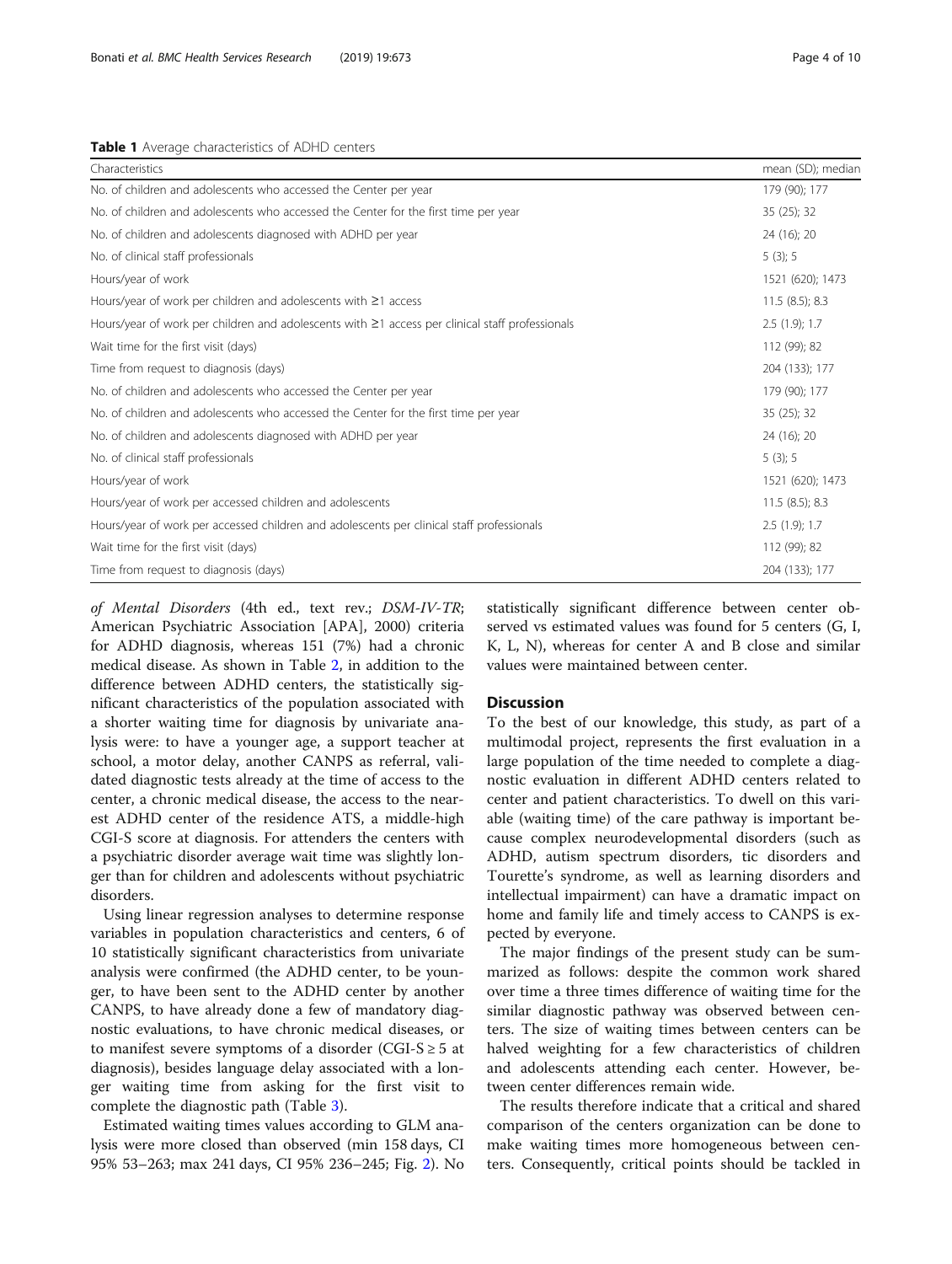the individual centers through effective initiatives for improving and maintaining over time the quality of care. On the other hands at ATS level interventions for improving the effectiveness of care delivery are needed. The local distribution of ADHD centers should be reviewed by the Regional Ministry of Health since 27% of population attended a different center than that provided by the organization of regional services network. This affects the distribution of workloads of the individual centers, causes family dissatisfaction with the Health Service, and increases the costs attributable to the greater distance from residence that the family has to cope with  $[4-6]$  $[4-6]$  $[4-6]$  $[4-6]$ . It is conceivable that it is not an exclusive situation for ADHD but for also the other disorders belonging of CANPS [[7,](#page-8-0) [27,](#page-8-0) [28](#page-8-0)]. So what has been done and documented here for ADHD in specialized centers should be generalized to all CANPS, at least at the regional level, so that policy makers can intervene appropriately.

The complexity of health care systems can produce inefficiencies in healthcare delivery, in particular in health areas such as mental services where organization

settings and people involved are often loosely connected. Various approaches, such as the sociotechnical system  $[29]$  $[29]$  or the quality assessment models  $[30]$  $[30]$ , can be used to identify the elements cause of performance difference between centers, their interactions and their impact on quality care, as well as understanding the key adaptive role of people in the system [[29\]](#page-8-0). However, sociotechnical system theory and interventions need more evaluation in child psychiatric area, as well as in Italy where a public universal health system has been up and running for decades in an efficient way. Different CANPS strategies and models of services delivery have been proposed or endorsed [[11,](#page-8-0) [31](#page-8-0)–[33](#page-8-0)], also for ADHD oriented services [[16,](#page-8-0) [34](#page-8-0)–[36\]](#page-8-0), to facilitate access, reducing barriers, and improving facilitators. Signs of improvement have been seen but the rate of progress is still not good enough [\[14\]](#page-8-0). Waiting time reduction initiatives should be considered to answer the question "wait time to what?", with the aim that shortened waiting time should improve the quality of delivered care, obtaining better clinical outcomes that must be monitored [[37\]](#page-9-0).

<span id="page-4-0"></span>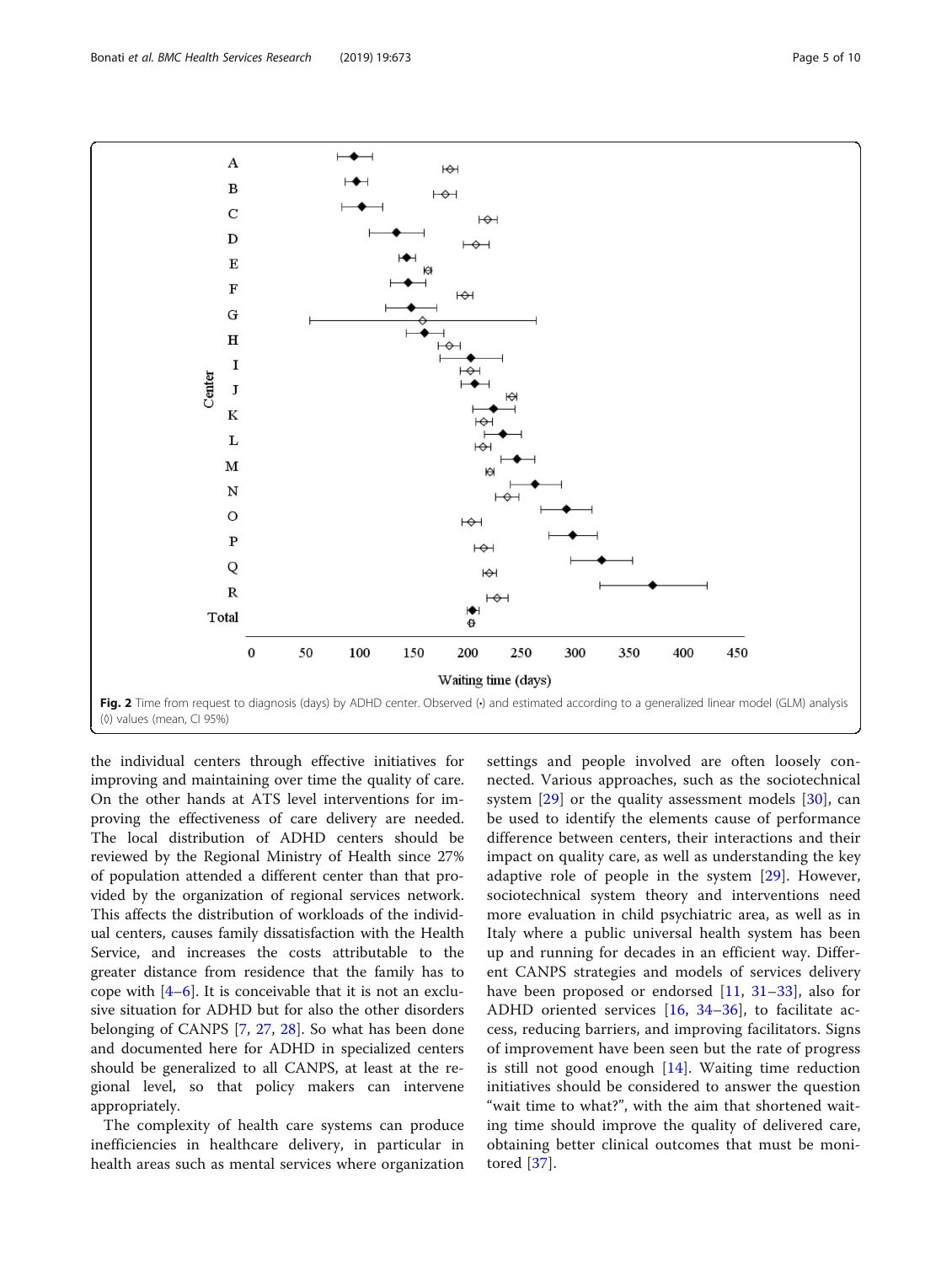<span id="page-5-0"></span>

However, a mandatory intervention for each center is to manage better their available resources as suggested from not having found any association between the population size of attenders, the hours of work dedicated to ADHD diagnosis and therapeutic paths, and the waiting time.

A first and essential intervention to reduce differences between centers in the access should be the definition and utilization of common criteria of attitude and practice since the first request for an appointment. Appropriate prioritization, using different criteria (i.e. for 'emotional disorders' and for 'developmental disorders) were set up and used in a real-world setting providing effective care of ADHD [\[16](#page-8-0)]. Different criteria for prioritization as well as for other psychiatric disorders are required and the findings of the present study give some indication. Children and adolescents referred by another CANPS or with part of the common regional diagnostic plan already performed elsewhere had to wait less than the other attenders, suggesting that it is important to maintain and implement the relationships and information exchanges between the CANPS, as well as between professionals working in the same territory of the ADHD center. The age, language delay, or chronic medical diseases can be part of the essential points of an appropriate triage (also by phone) to better plan the diagnostic path also in consideration of the availability and temporal possibilities of the Center.

The study setting is part of a larger, multimodal project, and represents a distinctive tool for ensuring appropriate and shared diagnostic and therapeutic pathways of care in ADHD children between the 18 participating centers. This homogeneity of the diagnostic and therapeutic practice between centers is a strength to evaluate other dependent variables, as waiting time, that can affect the care.

However, there is also the limitation that our findings refer specifically to the population accessing ADHD centers since only these hubs input data into the Registry about patients attending the center. Thus, although the 18 ADHD centers are public and cover the whole Region, it was not possible to evaluate initial appointment failures with patient losses.

It was not the aim of the study to evaluate if waiting time affected the outcome of the therapy then undertaken, although timely access to healthcare is associated with improved health outcomes [[4,](#page-8-0) [38](#page-9-0)]. Besides, we know that early interventions in a period of development are crucial, and a prompt, preventive, and detection action is imperative for mental health disorders also in children and adolescents, and those with ADHD [\[39](#page-9-0), [40](#page-9-0)].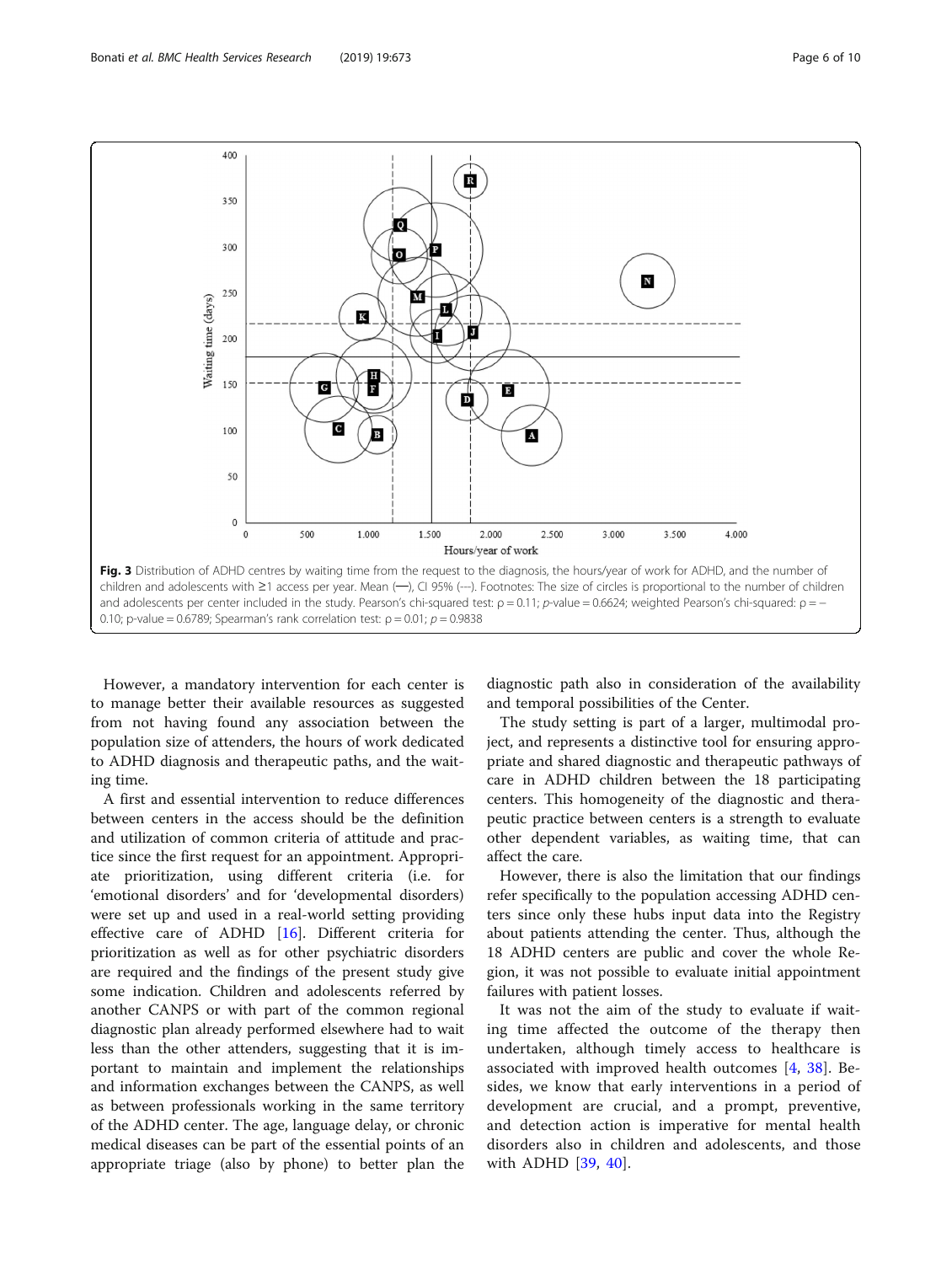#### <span id="page-6-0"></span>**Table 2** Time from request to diagnosis (days) by characteristics of the sample population

| Characteristics                                                                    |            | N    | Waiting time (days)<br>[mean (SD); median] | $p$ -value <sup>a</sup> |
|------------------------------------------------------------------------------------|------------|------|--------------------------------------------|-------------------------|
| Age at diagnosis                                                                   | 5-8 years  | 1088 | 194 (128); 163                             | 0.0003                  |
|                                                                                    | 9-17 years | 1174 | 214 (137); 191                             |                         |
| Sex                                                                                | Female     | 350  | 210 (136); 182                             | 0.4110                  |
|                                                                                    | Male       | 1912 | 203 (132); 175                             |                         |
| Only child                                                                         | No         | 1693 | 206 (132); 181                             | 0.0925                  |
|                                                                                    | Yes        | 569  | 198 (135); 163                             |                         |
| Born abroad                                                                        | No         | 2162 | 205 (133); 178                             | 0.6219                  |
|                                                                                    | Yes        | 100  | 199 (132); 168                             |                         |
| Adopted                                                                            | No         | 2190 | 205 (133); 178                             | 0.2652                  |
|                                                                                    | Yes        | 71   | 188 (128); 157                             |                         |
| School repeater                                                                    | No         | 2177 | 204 (133); 176                             | 0.7265                  |
|                                                                                    | Yes        | 85   | 209 (138); 187                             |                         |
| Support teacher at school                                                          | No         | 2030 | 207 (132); 181                             | 0.0009                  |
|                                                                                    | Yes        | 232  | 182 (135); 152                             |                         |
| Family history of ADHD                                                             | No         | 1873 | 203 (131); 173                             | 0.2514                  |
|                                                                                    | Yes        | 389  | 213 (139); 193                             |                         |
| Born preterm or low weight                                                         | No         | 2029 | 205 (133); 178                             | 0.2742                  |
|                                                                                    | Yes        | 233  | 195 (129); 167                             |                         |
| Motor delay                                                                        | No         | 2146 | 206 (133); 180                             | 0.0018                  |
|                                                                                    | Yes        | 116  | 172 (128); 130                             |                         |
| Language delay                                                                     | No         | 1837 | 205 (132); 177                             | 0.6040                  |
|                                                                                    | Yes        | 425  | 203 (136); 176                             |                         |
| Referral another CANPS                                                             | No         | 1539 | 229 (139); 213                             | < 0.0001                |
|                                                                                    | Si         | 723  | 153 (100); 133                             |                         |
| Required assessment path done in the Center                                        | No         | 1130 | 177 (128); 147                             | < 0.0001                |
|                                                                                    | Yes        | 1132 | 232 (132); 210                             |                         |
| Optional evaluation done in the Center                                             | No         | 788  | 208 (148); 182                             | 0.5812                  |
|                                                                                    | Yes        | 1474 | 202 (124); 176                             |                         |
| Psychiatric disorders                                                              | No         | 308  | 187 (125); 159                             | 0.0139                  |
|                                                                                    | Yes        | 1954 | 207 (134); 182                             |                         |
| Chronic medical diseases                                                           | No         | 2111 | 207 (134); 180                             | 0.0010                  |
|                                                                                    | Yes        | 151  | 168 (110); 146                             |                         |
| Center in the ATS of residence and the nearest<br>to the municipality of residence | No         | 625  | 191 (119); 163                             | 0.0274                  |
|                                                                                    | Yes        | 1637 | 209 (137); 182                             |                         |
| CGI-S score at diagnosis                                                           | $1 - 4$    | 1810 | 208 (133); 181                             | 0.0002                  |
|                                                                                    | $5 - 7$    | 389  | 183 (131); 155                             |                         |

<sup>a</sup>: Wilcoxon or Kruskal-Wallis test

SD Standard Deviation, ADHD Attention-Deficit Hyperactivity Disorder. CANPS Child and Adolescent Neuropsychiatric Services, ATS Local health protection agencies, CGI-S Clinical Global Impression–Severity

#### Conclusions

To guarantee an equal standard of care in ADHD centers for all children and adolescents the management of ADHD must stay within a pathway that strives for optimal care. The first step is the access to

the ADHD center, thus long waiting times for diagnosis are a sign of poor care, or at least of a questionable care, since its inception. Besides, long waiting times have a negative impact on family satisfaction, staff moral, and referrer's opinion of the service. Last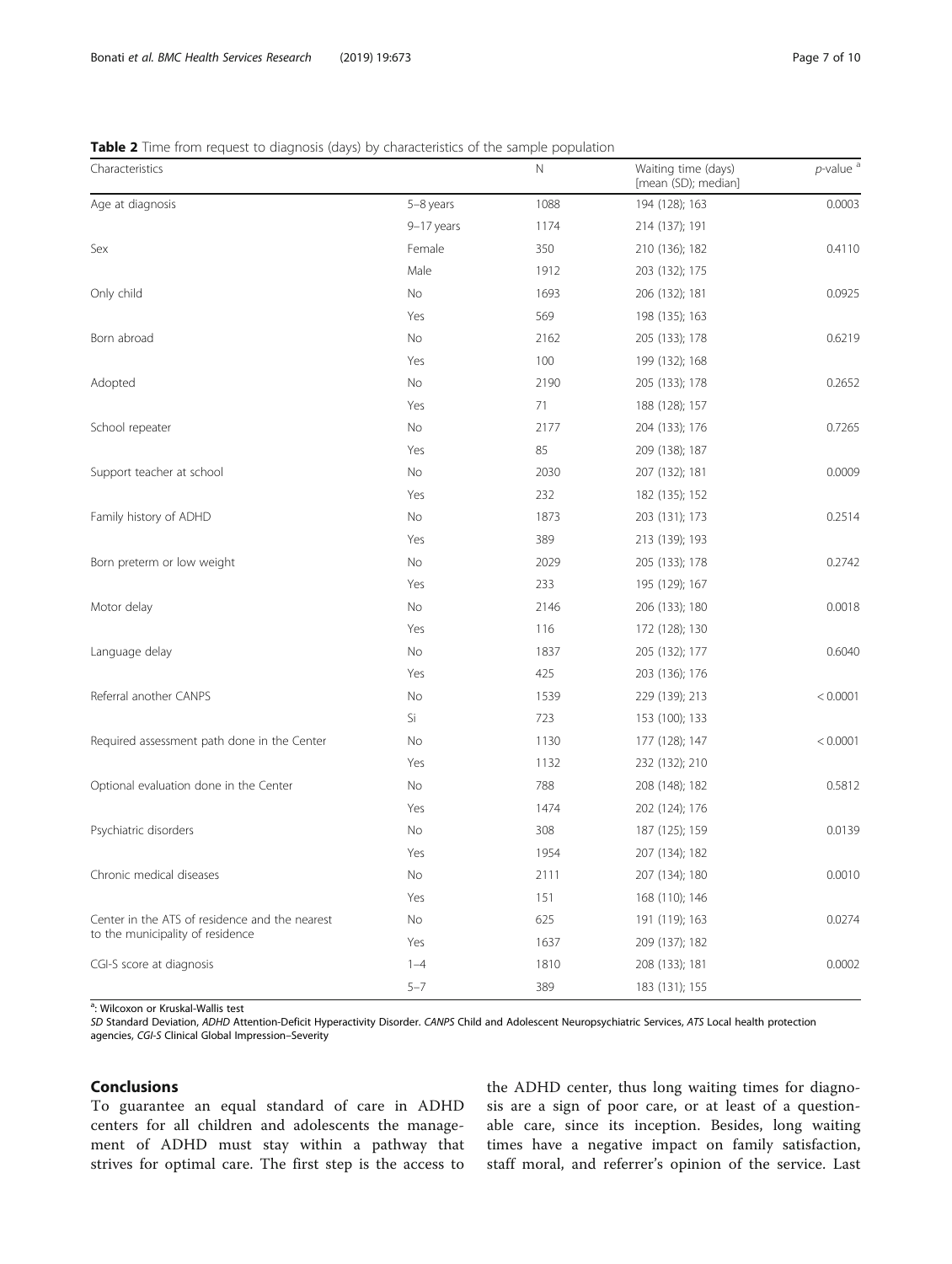<span id="page-7-0"></span>Table 3 Linear regression analysis for time from request to diagnosis (days) and characteristics of sample population

| Parameter                                                                          |                         | Estimated waiting time (days)<br>[mean (CI 95%)] | $p$ -value <sup>a</sup> |
|------------------------------------------------------------------------------------|-------------------------|--------------------------------------------------|-------------------------|
| Intercept                                                                          |                         | $18.4 (-38.5 - 75.2)$                            | 0.5264                  |
| Age at diagnosis                                                                   | 9-17 years vs 5-8 years | 20.8 (10.0-31.5)                                 | 0.0001                  |
| <b>Sex</b>                                                                         | Female vs Male          | $1.8(-12.8-16.4)$                                | 0.8092                  |
| Only child                                                                         | No vs Yes               | $5.2$ ( $-7.0-17.5$ )                            | 0.4022                  |
| Born abroad                                                                        | No vs Yes               | $0.6$ ( $-30.4-31.6$ )                           | 0.9701                  |
| Adopted                                                                            | No vs Yes               | $15.5$ ( $-20.9-51.8$ )                          | 0.4048                  |
| School repetear                                                                    | No vs Yes               | $2.5$ ( $-25.8 - 30.8$ )                         | 0.8634                  |
| Support teacher at school                                                          | No vs Yes               | $4.3$ ( $-14.3 - 22.9$ )                         | 0.6508                  |
| Family history of ADHD                                                             | Yes vs No               | $3.3$ ( $-11.1 - 17.8$ )                         | 0.6507                  |
| Born preterm or low weight                                                         | No vs Yes               | $7.0$ ( $-10.4 - 24.5$ )                         | 0.4285                  |
| Motor delay                                                                        | No vs Yes               | $16.5 (-8.2 - 41.1)$                             | 0.1899                  |
| Language delay                                                                     | Yes vs No               | 15.8 (1.9-29.8)                                  | 0.0262                  |
| Referred by another CANPS                                                          | No vs Yes               | 64.6 (52.6-76.6)                                 | < 0.0001                |
| Required assessment path done in the Center                                        | Yes vs No               | 43.8 (32.9 - 54.7)                               | < 0.0001                |
| Optional evaluation done in the Center                                             | No vs Yes               | $5.3$ (-6.1-16.8)                                | 0.3612                  |
| Psychiatric disorders                                                              | No vs Yes               | $8.8 (-7.0 - 24.7)$                              | 0.2750                  |
| Chronic medical diseases                                                           | No vs Yes               | 28.5 (7.5-49.6)                                  | 0.0079                  |
| Center in the ATS of residence and the nearest<br>to the municipality of residence | Yes vs No               | $7.6$ $(-4.3 - 19.5)$                            | 0.2115                  |
| CGI-S score at diagnosis                                                           | $1 - 4$ vs $5 - 7$      | 25.7 (11.0-40.4)                                 | 0.0006                  |

<sup>a</sup>. Generalized linear model (GLM). r-squared = 0.12

CI Confidence interval, ADHD Attention-Deficit Hyperactivity Disorder, CANPS Child and Adolescent Neuropsychiatric Services, ATS Local health protection agencies, CGI-S Clinical Global Impression–Severity

but not secondary, differences in waiting times for the same needs (characteristics of children and adolescents attending the ADHD centers) are a sign of inequalities. A few critical points affecting waiting times have been highlighted in the present study. There is therefore reason and duty to intervene and improve the care.

#### Abbreviations

ADHD: Attention-deficit hyperactivity disorder; ANOVA: Analysis of variance; ATS: Local health protection agency; CANPS: Child and Adolescent Neuropsychiatric Services; CI: Confidence interval; DSM-IV: Diagnostic and statistical manual of mental disorders; GIS: Geographic information system; GLM: Generalized linear model; SD: Standard deviation

#### Acknowledgements

The study is part of the "Sharing diagnostic–therapeutic approaches for ADHD in Lombardy" project partially funded by the Healthcare Directorate of the Lombardy Region (D.G. sanità n.3798, 8/05/2014). The views expressed are those of the authors and not necessarily those of the regional Healthcare Directorate. We thank all the teams of the 18 participating ADHD centers who devoted. Significant time and energy to this project, joining and animating the Lombardy ADHD Group, in addition to the authors: Stefano Conte, Valeria Renzetti, Laura Salvoni (Bergamo); Massimo Molteni, Sara Trabattoni (Bosisio Parini, LC); Paola Effedri, Elisa Fazzi, Elena Filippini, Elisabetta Pedercini, Edda Zanetti (Brescia); Nadia Fteita (Como); Daniele Arisi, Roberta Mapelli (Cremona); Simona Frassica, Simonetta Oriani, Christian Trevisan (Garbagnate Milanese, MI); Susanna Acquistapace, Ottaviano Martinelli, Davide Villani (Lecco); Emanuela Binaghi, Andrea Deriu, Gabriella Vasile (Legnano, MI); Arianna Borchia, Paola Morosini (Lodi); Maddalena Breviglieri, Giuseppe Capovilla, Roberto Segala (Mantova); Chiara Battaini,

Claudio Bissoli, Maria Paola Canevini, Isabella Cropanese, Emiddio Fornaro, Giorgio Leonardi, Silvia Merati, Laura Reale, Monica Saccani, Roberto Vaccari, Vera Valenti (Milan); Umberto Balottin, Matteo Chiappedi, Elena Vlacos (Pavia); Corrado Meraviglia, Maria Grazia Palmieri, Gianpaolo Ruffoni (Sondrio); Francesco Rinaldi, Federica Soardi (Vallecamonica–Sebino, BS); Chiara Luoni, Giorgio Rossi (Varese). The authors would like to acknowledge Judith Baggott for manuscript language editing.

#### Authors' contributions

MB had the idea for the study, designed it, and drafted the initial. MC and MZ managed and analyzed the data. All collected data, were analyzed monthly, and the findings were reported and periodically discussed with all 18 ADHD centers belonging to the Lombardy ADHD Group. All authors participated in study design, contributed to interpretation of data, critical review and revision of the report, and approved the final report as submitted. MB is guarantor for the study. The views expressed are those of the authors and not necessarily those of Regional Healthcare Directorate.

#### Funding

The author(s) disclosed receipt of the following financial support for the research, authorship, and/or publication of this article: The study is part of the "Sharing Diagnostic-Therapeutic Approaches for ADHD in Lombardy" project partially funded by the Health Care Directorate of the Lombardy Region (D.G. Sanità N. 1077, 2/02/2017). The funder had no input in the conduct of the study; the collation, analysis, or interpretation of the data; or the preparation, review, or approval of the manuscript.

#### Availability of data and materials

ADHD Registry database was created, developed, updated, and managed by the Authors within the project. The datasets used and/or analyzed during the current study are not public but available from the corresponding author on reasonable request for research pourposes.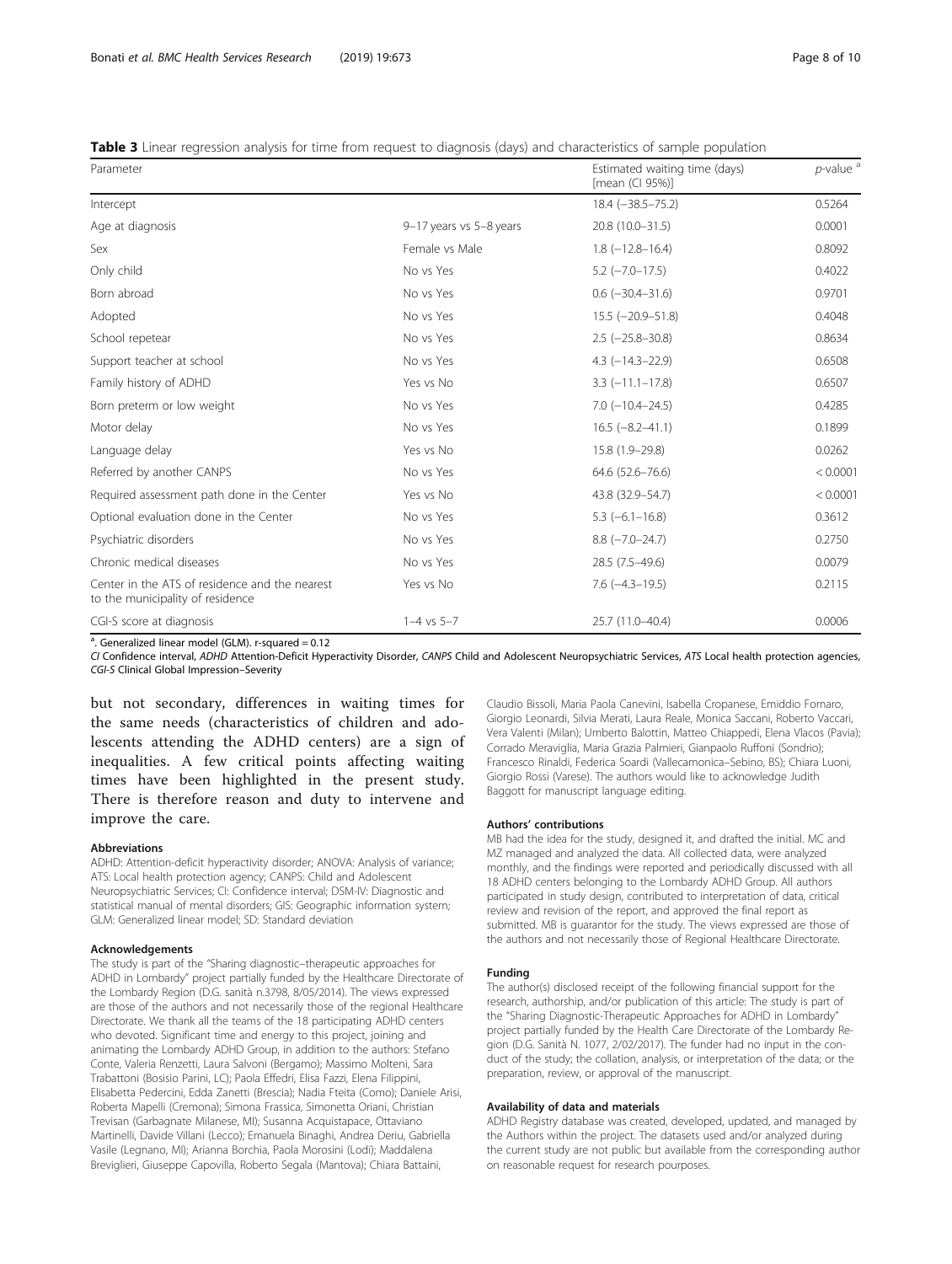#### <span id="page-8-0"></span>Ethics approval and consent to participate

This study was designed as a review of patient medical records identified from the regional ADHD Registry database. Written informed consent was obtained for all patients before collection data in the Registry. Data were anonymized prior to use for research purposes. Formal ethical review board approval was not required for the present analysis of the data.

#### Consent for publication

Not applicable.

#### Competing interests

The author(s) declared the following potential conflicts of interest with respect to the research, authorship, and/or publication of this article: All authors declare no financial relationships with any organizations that might have an interest in the submitted work; no other relationships or activities that could appear have influenced the submitted work.

#### Received: 13 May 2019 Accepted: 10 September 2019 Published online: 18 September 2019

#### References

- 1. Levesque JF, Harris MF, Russell G. Patient-centred access to health care: conceptualising access at the interface of health systems and populations. Int J Equity Health. 2013;12:18.
- 2. Forman-Hoffman VL, Middleton JC, McKeeman JL, Stambaugh LF, Christian RB, Gaynes BN, et al. Quality improvement, implementation, and dissemination strategies to improve mental health care for children and adolescents: a systematic review. Implement Sci. 2017;12(1):93. [https://doi.](https://doi.org/10.1186/s13012-017-0626-4) [org/10.1186/s13012-017-0626-4](https://doi.org/10.1186/s13012-017-0626-4).
- Nadi A, Shojaee J, Abedi G, Siamian H, Abedini E, Rostami F. Patients' expectations and perceptions of service quality in the selected hospitals. Med Arch. 2016;70(2):135–9.
- 4. Ansell D, Crispo JA, Simard B, Bjerre LM. Interventions to reduce wait times for primary care appointments: a systematic review. BMC Health Serv Res. 2017;17:295.
- 5. Bellamy CD, H Flanagan E, Costa M, O'Connell-Bonarrigo M, Tana Le T, Guy K, et al. Barriers and facilitators of healthcare for people with mental illness: why integrated patient centered healthcare is necessary. Issues Ment Health Nurs. 2016;37(6):421–8.
- 6. Owens PL, Hoagwood K, Horwitz SM, Leae PJ, Poduska JM, Kellam SG, et al. Barriers to children's mental health services. J Am Acad Child Adolesc Psychiatry. 2002;41(6):731–8.
- 7. Schley C, Pace N, Mann R, McKenzie C, McRoberts A, Parker A. The headspace brief interventions clinic: increasing timely access to effective treatments for young people with early signs of mental health problems. Early Interv Psychiatry. 2018:1–10. [https://doi.org/10.1111/eip.12729.](https://doi.org/10.1111/eip.12729)
- 8. National Academies of Sciences, Engineering, and Medicine. Evaluation of the Department of Veterans Affairs Mental Health Services. Washington: The National Academies Press; 2018. [https://doi.org/10.17226/24915.](https://doi.org/10.17226/24915)
- 9. Kilbourne AM, Beck K, Spaeth-Rublee B, Ramanuj P, O'Brien RW, Tomoyasu N, et al. Measuring and improving the quality of mental health care: a global perspective. World Psychiatry. 2018;17(1):30–8.
- 10. Foreman DM. Exploring unintended consequences of policy initiatives in mental health: the example of child and adolescent mental health services (CAMHS) in England. BMJ Open. 2016;6(8):e010714. [https://doi.org/10.1136/](https://doi.org/10.1136/bmjopen-2015-010714) [bmjopen-2015-010714.](https://doi.org/10.1136/bmjopen-2015-010714)
- 11. McGarry J, McNicholas F, Buckley H, Kelly BD, Atkin L, Ross N. The clinical effectiveness of a brief consultation and advisory approach compared to treatment as usual in child and adolescent mental health services. Clin Child Psychol Psychiatry. 2008;13(3):365–76.
- 12. Schraeder KE, Reid GJ. Why wait? The effect of wait-times on subsequent help-seeking among families looking for children's mental health services. J Abnorm Child Psychol. 2015;43(3):553–65.
- 13. Kowalewski K, McLennan JD, McGrath PJ. A preliminary investigation of wait times for child and adolescent mental health services in Canada. J Can Acad Child Adolesc Psychiatry. 2011;20(2):112–9.
- 14. Frith E. Access and waiting times in children and young people's mental health services: Education policy Institute; 2017. [https://epi.org.uk/](https://epi.org.uk/publications-and-research/access-waiting-times-children-young-peoples-mental-health-services/) [publications-and-research/access-waiting-times-children-young-peoples](https://epi.org.uk/publications-and-research/access-waiting-times-children-young-peoples-mental-health-services/)[mental-health-services/.](https://epi.org.uk/publications-and-research/access-waiting-times-children-young-peoples-mental-health-services/) Accessed 9 Sept 2019
- 15. American Psychiatric Association. Diagnostic and statistical manual of mental disorders. 5th ed. Arlington: American Psychiatric Publishing; 2013.
- 16. Coghill D, Seth S. Effective management of attention-deficit/hyperactivity disorder (ADHD) through structurated re-assessment: the Dundee ADHD clinical care pathway. Child Adolesc Psychiatry Ment Health. 2015;9:52.
- 17. Polanczyk G, de Lima MS, Horta BL, Biederman J, Rohde LA. The worldwide prevalence of ADHD: a systematic review and metaregression analysis. Am J Psychiatry. 2007;164(6):942–8.
- 18. Reale L, Bonati M. ADHD prevalence estimates in Italian children and adolescents: a methodological issue. Ital J Pediatr. 2018;44:108.
- 19. Bonati M, Reale L, Zanetti M, Lombardy ADHD Group, et al. A regional ADHD center-based network project for the diagnosis and treatment of children and adolescents with ADHD. J Atten Disord. 2018;22(12):1173–84.
- 20. Gazzetta Ufficiale Della Repubblica Italiana (2003) No 230, 3 ottobre. [http://](http://www.gazzettaufficiale.it/atto/serie_generale/caricaDettaglioAtto/originario?atto.dataPubblicazioneGazzetta=20031003&atto.codiceRedazionale=03A10942&elenco30giorni=false) [www.gazzettaufficiale.it/atto/serie\\_generale/caricaDettaglioAtto/](http://www.gazzettaufficiale.it/atto/serie_generale/caricaDettaglioAtto/originario?atto.dataPubblicazioneGazzetta=20031003&atto.codiceRedazionale=03A10942&elenco30giorni=false) [originario?atto.dataPubblicazioneGazzetta=20031003&atto.](http://www.gazzettaufficiale.it/atto/serie_generale/caricaDettaglioAtto/originario?atto.dataPubblicazioneGazzetta=20031003&atto.codiceRedazionale=03A10942&elenco30giorni=false) [codiceRedazionale=03A10942&elenco30giorni=false.](http://www.gazzettaufficiale.it/atto/serie_generale/caricaDettaglioAtto/originario?atto.dataPubblicazioneGazzetta=20031003&atto.codiceRedazionale=03A10942&elenco30giorni=false) Accessed 9 Sept 2019.
- 21. Didoni A, Sequi M, Panei P, Bonati M, et al. One-year prospective follow-up of pharmacological treatment in children with attention-deficit/hyperactivity disorder. Eur J Clin Pharmacol. 2011;67(10):1061–7.
- 22. Zanetti M, Cartabia M, Didoni A, Fortinguerra F, Reale L, Mondini M, et al. The impact of a model-based clinical regional registry for attention-deficit hyperactivity disorder. Health Inform J. 2017;23(3):159–69.
- 23. Reale L, Bartoli B, Cartabia M, Zanetti M, Costantino MA, Canevini MP, Lombardy ADHD Group, et al. Comorbidity prevalence and treatment outcome in children and adolescents with ADHD. Eur Child Adolesc Psychiatry. 2017;26(12):1443–57.
- 24. SINPIA. Linee-guida per la diagnosi e la terapia farmacologica del disturbo da deficit attentivo con iperattività (ADHD) in età evolutiva; 2002. [http://www.iss.it/binary/adhd/cont/SINPIA\\_L.g.ADHD.11169 40207.](http://www.iss.it/binary/adhd/cont/SINPIA_L.g.ADHD.11169%2040207.pdf) [pdf.](http://www.iss.it/binary/adhd/cont/SINPIA_L.g.ADHD.11169%2040207.pdf) Accessed 9 Sept 2019.
- 25. National Institute for Health and Care Excellence. Attention deficit hyperactivity disorder. CG72; 2008. [http://guidance.nice.org.uk/CG72.](http://guidance.nice.org.uk/CG72) Accessed 9 Sept 2019.
- 26. Bonati M, Cartabia M, Zanetti M, Reale L, Didoni A, Costantino MA, the Lombardy ADHD Group. Age level vs grade level for the diagnosis of ADHD and neurodevelopmental disorders. Eur Child Adolesc Psychiatry. 2018;27(9):1171–80.
- 27. Efron D, Moisuc O, McKenzie V, Sciberras E. Service use in children aged 6-8 years with attention deficit hyperactivity disorder. Arch Dis Child. 2016;101(2):161–5.
- 28. Smith J, Kyle RG, Daniel B, Hubbard G. Patterns of referral and waiting times for specialist child and adolescent mental health services. J Child Adolesc Ment Health. 2018;23(1):41-9.
- 29. Carayon P, Bass E, Bellandi T, Gurses A, Hallbaeck S, Mollo V. Socio-technical systems analysis in health care: a research agenda. HE Trans Health Syst Eng. 2011;1(1):145–60.
- 30. Shenoy A, Revere L, Begley C, Linder S. The Texas DSRIP program: an exploratory evaluation of its alignment with quality assessment models in healthcare. J Healthc Manag. 2019;12(2):165–72.
- 31. Kourany RF, Garber J, Tornusciolo G. Improving first appointment attendance rates in child psychiatry outpatient clinics. J Am Acad Child Adolesc Psychiatry. 1990;29(4):657–60.
- 32. Vallerand Is A, McLennan JD. Child and adolescent mental health service management strategies that may influence wait times. J Am Acad Child Adolesc Psychiatry. 2013;22:159–65.
- 33. Clark S, Emberly D, Pajer K, Delong E, McWilliam S, Bagnell A, et al. Improving access to child and adolescent mental health care: the choice and partnership approach. J Can Acad Child Adolescent Psychiatry. 2018;27(1):5–14.
- 34. Janssen M, Wensing M, van der Gaag RJ, Cornelissen I, van Deurzen P, Buitelaar J. Improving patient care for attention deficit hyperactivity disorder in children by organizational redesign (tornado program) and enhanced collaboration between psychiatry and general practice: a controlled before and after study. Implement Sci. 2014;9:155.
- 35. Wright N, Moldavsky M, Schneider J, Chakrabarti I, Coates J, Daley D, et al. Practitioner review: pathways to care for ADHD - a systematic review of barriers and facilitators. J Child Psychol Psychiatry. 2015;56(6):598–617.
- 36. Hooven JT, Fogel BN, Waxmonsky JG, Sekhar DL. Exploratory study of barriers to successful office contacts for attention deficit hyperactivity disorder. Atten Defic Hyperact Disord. 2018;10(3):237–43.